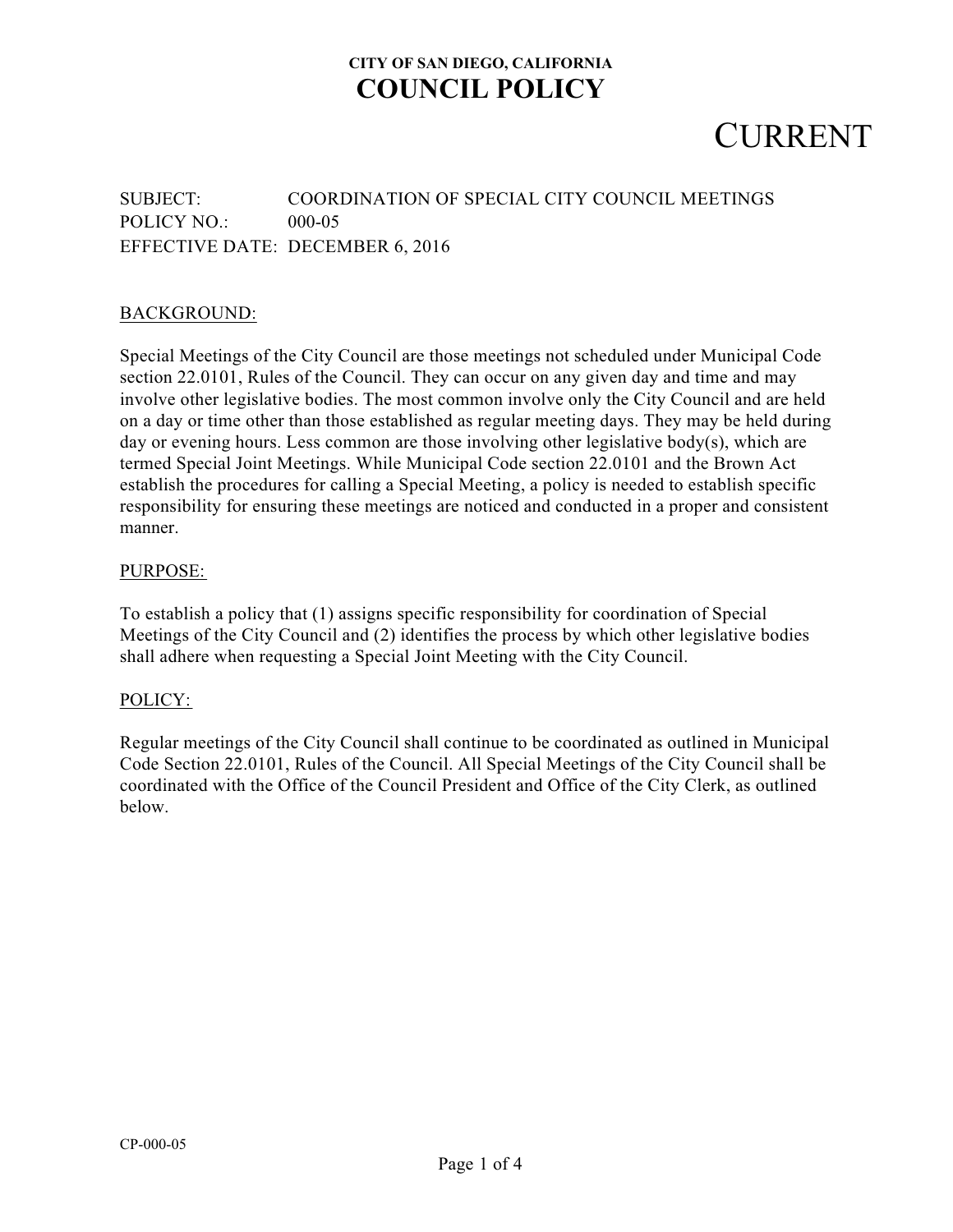# CURRENT

### Special Meetings of the City Council Not Involving Other Legislative Bodies:

| Designee:                                  | <b>Responsibility:</b>                                                                                                                                                                                                                                                                                                                           |
|--------------------------------------------|--------------------------------------------------------------------------------------------------------------------------------------------------------------------------------------------------------------------------------------------------------------------------------------------------------------------------------------------------|
| Mayor - Councilmember<br>- Other Initiator | Contacts the Office of the Council President to propose<br>meeting date, time, location, and subject matter for approval.                                                                                                                                                                                                                        |
| Director of Legislative<br>Affairs         | Advises the City Clerk of the proposed meeting date, time,<br>locations, and subject matter; and whether the meeting<br>will impact upon regularly scheduled City Council meetings.                                                                                                                                                              |
| City Clerk                                 | Advises the Director of Legislative Affairs of any conflicts with<br>other scheduled meetings or noticed hearings. Confirms meeting<br>location availability.                                                                                                                                                                                    |
| Director of Legislative<br><b>Affairs</b>  | Prepares the Special Meeting Notice for signature by the Council<br>President. Notifies City Clerk in writing of agreed upon date,<br>time, location, and subject matter.                                                                                                                                                                        |
| City Clerk                                 | In cooperation with and review by the Director of Legislative<br>Affairs and the City Attorney's Office, prepares agenda. In<br>coordination with Director of Legislative Affairs, makes final<br>arrangements for use of meeting facility, special equipment and<br>support staff as needed, physical layout of meeting, and related<br>issues. |
| Director of Legislative<br><b>Affairs</b>  | Forwards to the City Clerk the approval of draft agenda, and<br>exhibit material, no later than three (3) working days prior to the<br>meeting or as allowed by the Brown Act (California Government<br>Code section 54950-54963).                                                                                                               |
| City Clerk                                 | Posts and distributes notice, agenda, and exhibit material no later<br>than 24 hours prior to the meeting. On meeting day, coordinates<br>meeting arrangements.                                                                                                                                                                                  |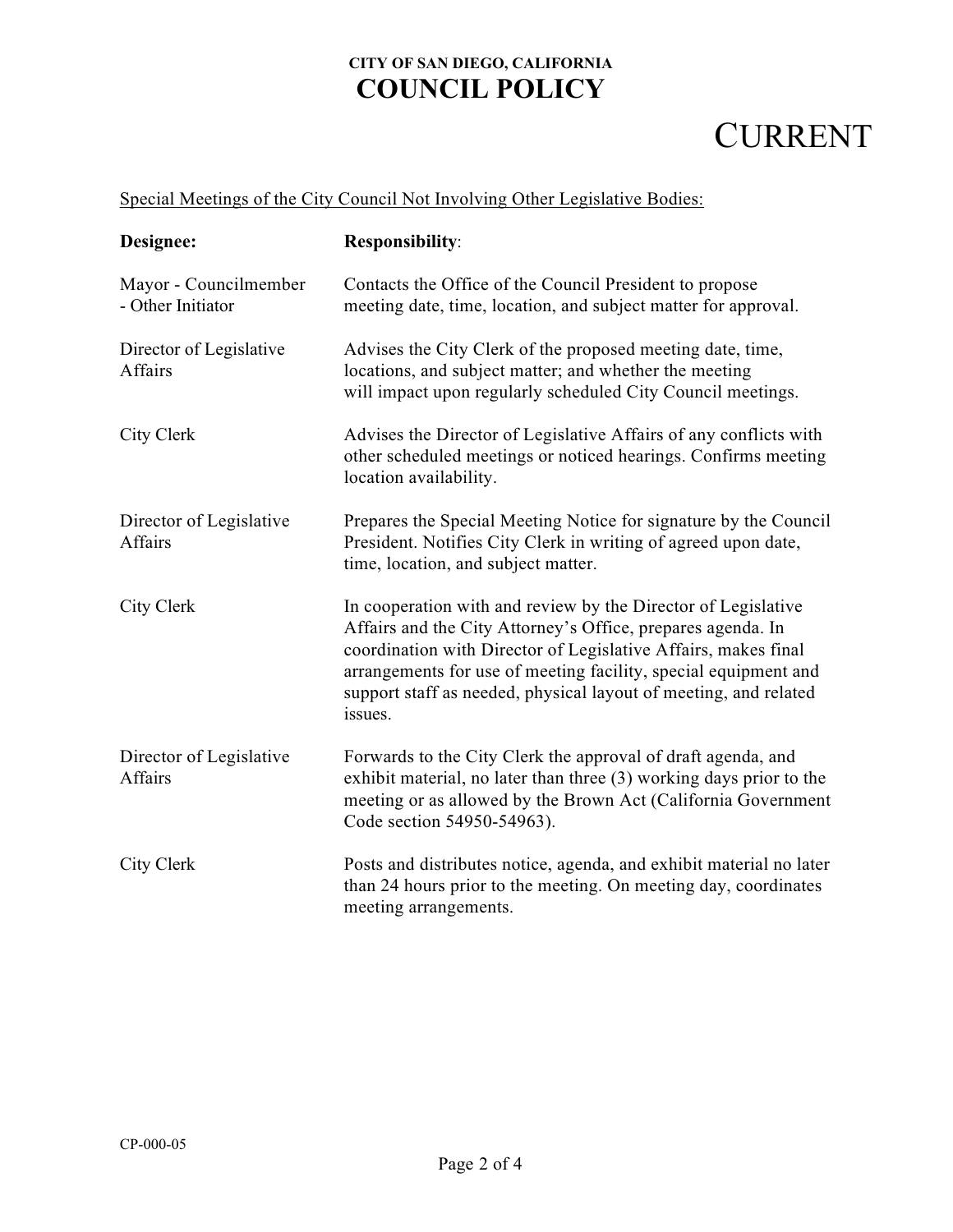# CURRENT

| Representative of<br>Legislative Body(s) | Contacts Office of the Council President to propose meeting date,<br>time, location, and subject matter for approval.                                                                                                                                                                                                                                                                                                                            |
|------------------------------------------|--------------------------------------------------------------------------------------------------------------------------------------------------------------------------------------------------------------------------------------------------------------------------------------------------------------------------------------------------------------------------------------------------------------------------------------------------|
| Director of Legislative<br>Affairs       | Contacts City Clerk with above information.                                                                                                                                                                                                                                                                                                                                                                                                      |
| City Clerk                               | Advises the Director of Legislative Affairs of any conflicts with<br>other scheduled meetings or noticed hearings. Confirms meeting<br>location availability.                                                                                                                                                                                                                                                                                    |
| Director of Legislative<br>Affairs       | Prepares the Special Meeting Notice for signature by the Council<br>President. Notifies City Clerk and representative of other<br>legislative body(s) in writing of agreed upon meeting date, time,<br>location, and subject matter.                                                                                                                                                                                                             |
| City Clerk                               | In cooperation with and review by the Director of Legislative<br>Affairs and the City Attorney's Office, prepares agenda. In<br>coordination with other legislative body, makes final<br>arrangements for use of meeting facility, special equipment and<br>support staff as needed, physical layout of meeting, and related<br>issues.                                                                                                          |
| Director of Legislative<br>Affairs       | Forwards to the City Clerk the approval of draft agenda, and<br>exhibit material, no later than three (3) working days prior to the<br>meeting or as allowed by the Brown Act (California Government<br>Code section 54950-54963).                                                                                                                                                                                                               |
| Representative of<br>Legislative Body(s) | Forwards their meeting notice, agenda, and exhibit material to the<br>City Clerk no later than three (3) working days prior to the<br>meeting.                                                                                                                                                                                                                                                                                                   |
| City Clerk                               | Consults with the Director of Legislative Affairs on content of<br>participating legislative body's notice and agenda. Posts and<br>distributes City Council notice, agenda, and exhibit material no<br>later than 24 hours prior to the meeting. If available, distributes<br>participating legislative body's agenda and exhibit material no<br>later than 24 hours prior to the meeting. On meeting day,<br>coordinates meeting arrangements. |

### Joint Meetings With Other Legislative Body(s) when initiated by the City: